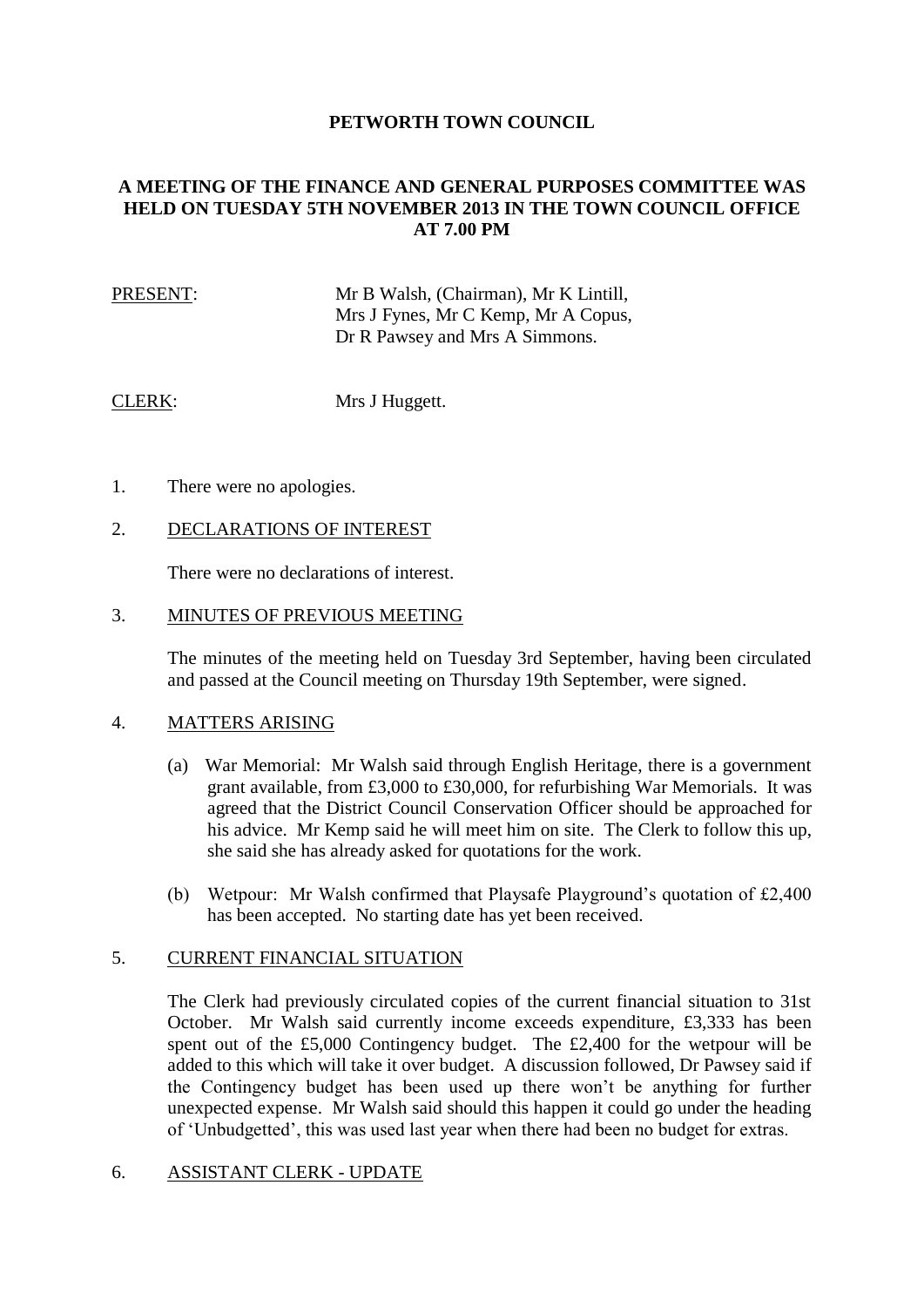Mr Walsh said Mr Lintill has asked for references, these have been received and four candidates have been selected for interview on 13th October. Mr Lintill will let the interview panel have copies. Mrs Fynes asked when is the expected start date. Mr Walsh said as soon as possible, there will be no delay between interview and appointment.

# 7. TO CONSIDER OTHER ITEMS AT THE CHAIRMAN'S DISCRETION

Grants - Purple Bus: Mr Walsh referred to the papers that had just been circulated and said a request been received yesterday for a grant towards the Purple Bus being taken to villages in the area for the use of youngsters. Mrs Fynes said last time the Council had given them £100, she proposed it be increased to £200. On a vote this was unanimously agreed.

Bus Shelter: Mr Walsh said Councillors may have seen that the bus shelter in Midhurst Road had been demolished during the storm by a fallen tree. The Clerk has been on to the Insurance Company and is now looking for a replacement. Mrs Fynes suggested that the council didn't go for a wooden shelter, but something more substantial in brick. The Clerk was asked to speak to the Insurance Company as it may be the shelter will have to be replaced by something similar.

Accounts Format: Mr Walsh said Mr Copus has expressed some concern about the way in which the accounts are presented each month, but he wanted to make it clear there is not any criticism of the way the Clerk has kept them. He had met with Mr Copus to discuss this, he circulated copies of the format proposed by Mr Copus and asked him to speak on it.

Mr Copus said he is not comfortable with the current practice and has suggested a way in which the accounts could be more accurate and meaningful. Allotments and Petworth Pages should be included in the budget, but as they are products with income and expenditure should be itemised under separate headings. He would also like to see the Balance Sheet and Bank Reconciliation at the end of the accounts where they can be compared against the Bank Balances. During the discussion that followed Councillors agreed that the format was clearer and it should be adopted. Mr Walsh said this will be effective from next year's accounts, it is only a matter for this committee and he will not be putting it to full council. To assist the Clerk he has said he will set the accounts up in the new format for her. Mr Kemp said he didn't think it was right for the to be on a Councillor's personal computer. The Clerk said the accounts are on her personal computer.

(Clerk's Note: Any file on a computer can be encrypted to prohibit access by others.)

Planning Applications: Mr Walsh said he had attended a meeting last Friday arranged by the District Council on, amongst other subjects, electronic planning applications. These will be brought in from April next year. In order to view the applications it will be necessary to buy a laptop, projector and screen. U3A, of which he is Treasurer, has just bought similar equipment, he will find out the details and cost.

Precept Grant for 2014/2015: He has received details of the grants proposed by the District Council next year. Petworth's grant will be reduced from this year's 9.42%